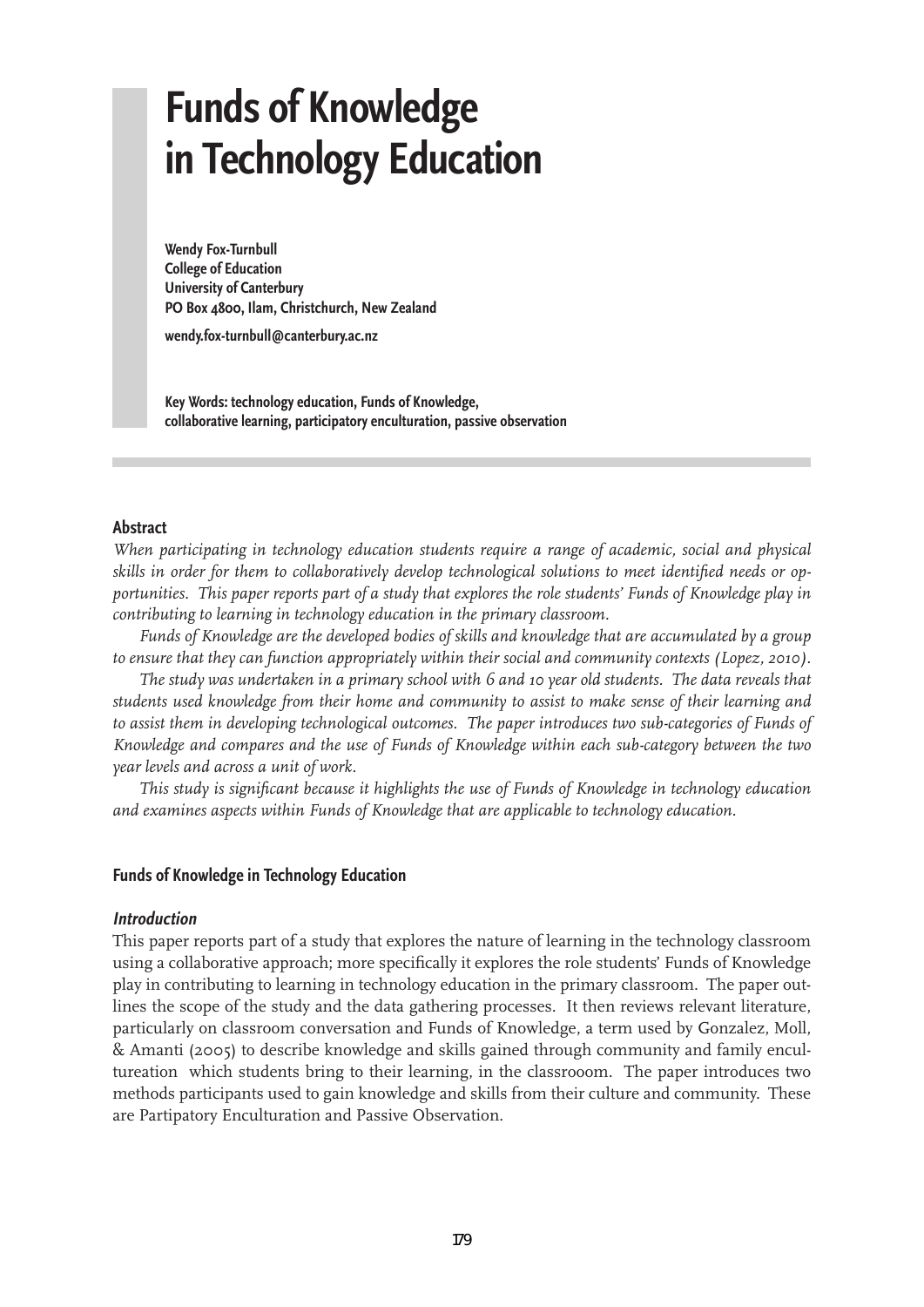#### **The Study**

The aim of this of the study was to gain an enhanced understanding of the learning that influenced students when developing technological solutions with the purpose of answering the following research question.

How do children's prior and ongoing experiences influence their learning and action when developing technological solutions?

The study took place in a New Zealand primary school and focused on six children in each of Years 2 and 6 (six to seven and ten to eleven year olds respectively). Over the period of a year, two technology units were taught in each class. At the conclusion of Round One, six participant children were selected to be full participants in Round Two of the study.

Three methods of gathering data were employed in Round Two. The first was in-depth and semi-structured recorded interviews between the children or the classroom teachers and the researcher at intervals during the project. . The second was audio recordings of the students as they worked in groups of three; recordings were transcribed and augmented with researcher observations. Student work samples were the third, allowing triangulation of data. The last round of semistructured interviews with the students used Stimulated Recall with students' autophotographs. The whole school technology theme for Round Two was the Olympic Games. The technology task the students undertook was to design and develop props for use in the school production. In Year 2 this consisted of acting a traditional tale from Taiwan, and in Year 6 it was the Olympic Games era of 1896-1936.

After transcription, recorded conversations were analysed and coded. Initial data suggested four distinct stages to the unit: Stage 1-The Character and Function of props; Stage 2-Planning of Technological Outcomes (Props); Stage 3 -Creating a mock-up and Stage 4- Construction of the Props.

#### **Literature Review**

There are two aspects of literature relevant to this study. The first is the nature of conversation that advances thinking in an educational context and the second, community and cultural knowledge drawn on by students to assist their learning.

Learning and the development of new knowledge involves a process of deep collaboration and inquiry. Innovative solutions arise when people in groups draw on evidence and on outside explicit knowledge and combine it with tacit knowledge in response to authentic problems (Nonaka and Takeuchi, 1995). When people work together in problem solving situations they do much more than just talk together. They "inter-think" by combining shared understandings, combining their intellects in creative ways often reaching outcomes that are well above the capability of each individual. Problem solving situations involve a dynamic engagement of ideas with dialogue as the principle means used to establish a shared understanding, testing solutions and reaching agreement or compromise. Dialogue and thinking together are an important part of life and one that has long been ignored or actively discourage in schools (Mercer & Littleton, 2007). Structured conversations based on various forms of evidence can result in a real change of learning (Earl & Timperley, 2008), however having the conversations and the evidence is not enough. In such conversations participants are required to reveal what they believe and why. Community and cultural environments impact on this knowledge (Earl & Timperley, 2008).

Gonzalez, Moll and Amanti (2005) call explicit outside cultural knowledge mentioned in the above paragraph Funds of Knowledge. Funds of Knowledge are information, knowledge and skills students bring to learning from their culture, home and community. The literature states that knowledge from experiences and activities undertaken at home or within their wider community and culture of the students are brought into the classroom to contribute to the students engagement in and understanding of the lessons being taught (González, et al., 2005) is known as Funds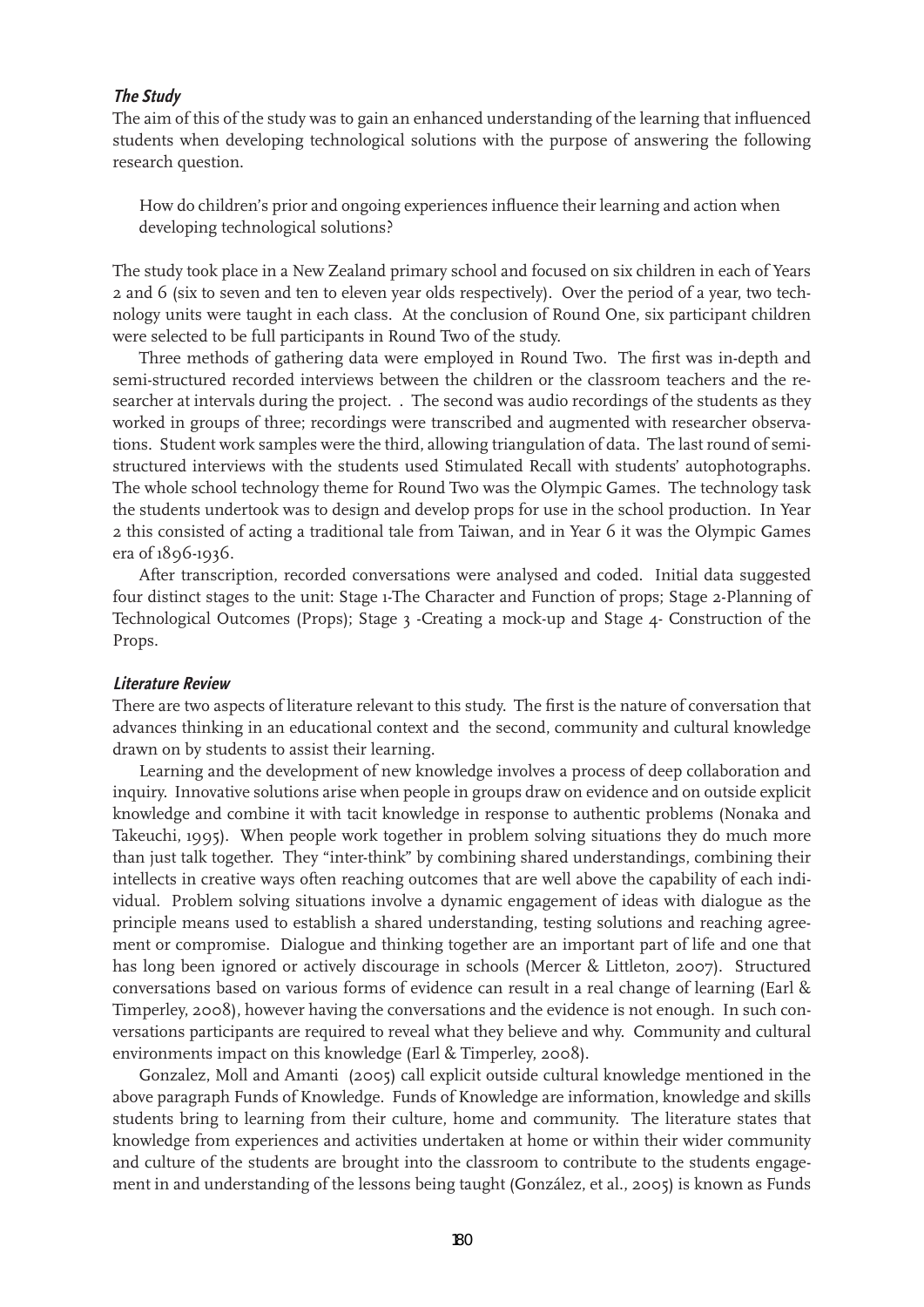of Knowledge (FOK). The term was first coined by Gonzalez, Moll and Amanti in 2005. They suggest that it is the responsibility of each teacher to attempt to learn something special about each child they teach" (Lopez, 2010, p. 2). Generating an understanding of students and their families' Funds of Knowledge is one way teachers can do this.

The theory of Funds of Knowledge draws on the perspective that learning does not just happen but is a social process bound within a wider social context. People have wide knowledge, given to them through their life experiences. The knowledges that students come to school with can enhance their learning and facilitate useful interactions between knowledge found inside and outside the classroom The more teachers know about the home and cultural activities and experiences the better informed they will be to maximise learning opportunities and to make the most of knowledge and skills already accessible to some students (González, et al., 2005). Lopez (2010) and Fleer & Quinones (2009) also suggest that teachers can make more of the learning in their classrooms if they understand that students bring with them knowledge from their families, culture and background and that teachers can legitimise this knowledge through purposeful classroom engagement, "one can create conditions for fruitful interactions between knowledge found inside and outside the classroom" (González, et al., 2005, p. 20).

### **Findings and Discussion**

The data from this study clearly demonstrates that students do use their Funds of Knowledge to contribute to their learning in technology. The data suggests that Funds of Knowledge were gained through two means: 'Participatory Enculturation' and 'Passive Observation '.

## **Participatory Enculturation**

This involves being enculturated into an activity through engagement resulting in transferable knowledge. This engagement includes active participation, where a child is involved in the activity, and peripheral participation where the child is on the periphery of the activity but able to engage in the activity through questions and conversation. Gaining knowledge through Participatory Enculturation provided students with opportunities to know information their peers didn't and be involved in practices unique to their family and culture. Knowledge gained from these experiences can therefore provide them status or 'mana' (high status for Maori) within their peer group, and occurred through five means; family activity, afterschool activities, parents' occupation and interests, artefacts used at home and family social and cooperative practices. In the sections below each of these are discussed in turn and illustrated with a typical example.

### **Family Activities**

Evidence of Participatory Enculturation through engagement in a family activity occurred very early in the props unit. As a part of the project the students were given a disposable camera so that they could record their process of developing a prop. The students' first task was to ask a friend to take their photograph so that the first photograph in each camera was that of its owner. Moke (Mo) was concerned that her camera was broken as this was her first experience with a non-digital camera, however Duncan (Du) was able to reassure her as he had experienced how the photos are released

- Mo: Wendy my camera is broken
- R: What makes you say that Moke?
- Mo: I cannot see the photograph inside the camera.
- Du: Oh, it's ok, you just take them to The Warehouse and they hit them with a hammer and the photos jump out.
- R: How do you know that Duncan?
- Du: My Dad had one and we went to The Warehouse and that's what they did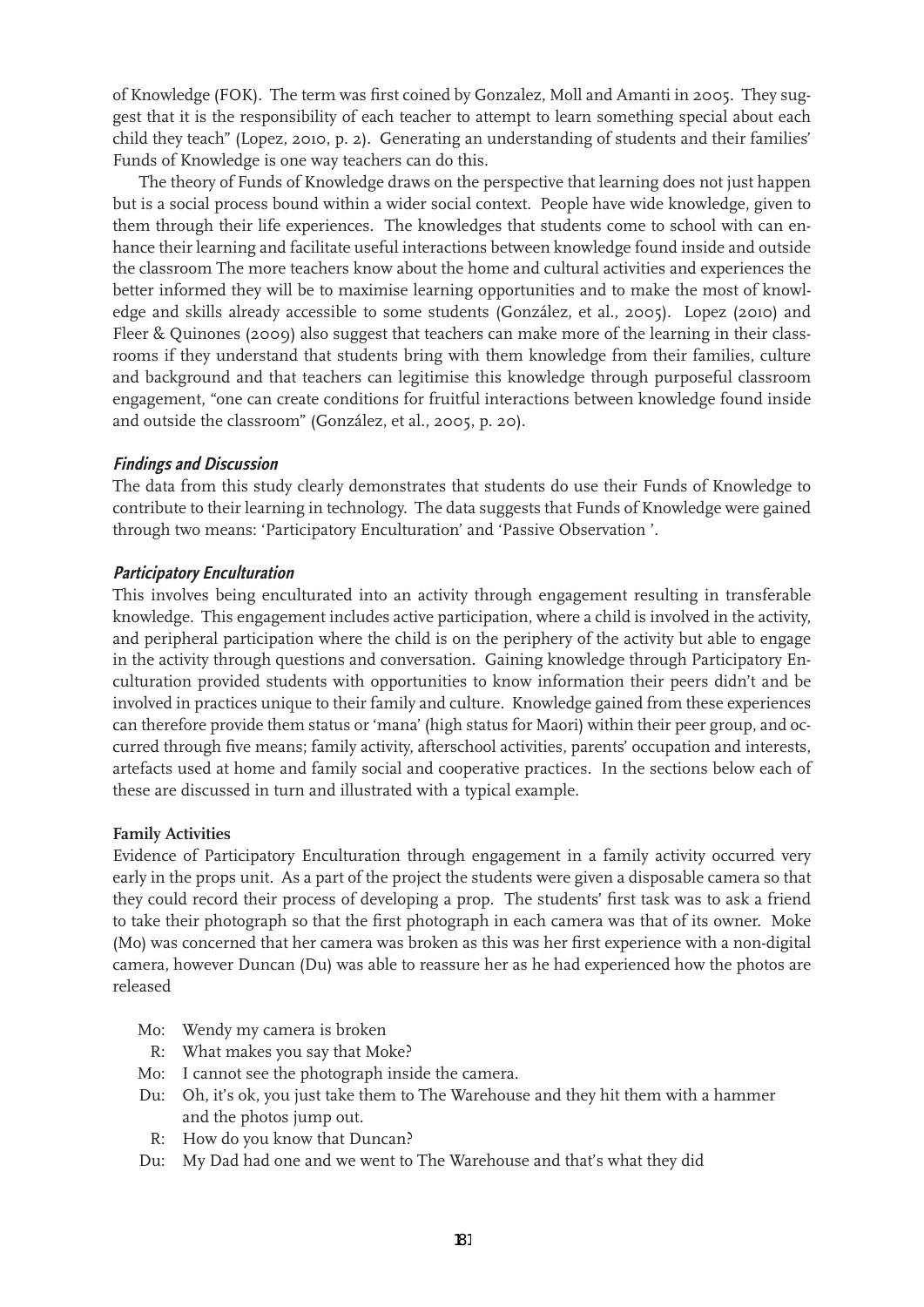This conversation illustrates that knowledge gained through Participatory Enculturation gave Duncan the confidence and status to reassure his classmate that her camera was not broken. It demonstrates that use and knowledge of technological devices gained from home and community assist students' confidence in their use.

## **After School Activities**

The data suggested that students brought learning from afterschool activities to assist them in understanding the character and function of props. After school activities are defined as activities that students do independently of their family. Typically going to external teachers for lessons or tutoring, playing sport or undertaking hobbies by themselves. When researching props much of the information the students came across was from the United Stated of America. This is illustrated in the example below. Alan (Al) explained to the researcher how he knew the symbol<sup>"</sup> stood for inches. He cited the reason for knowing about this symbol (not taught in New Zealand schools), through his active participation in War Gaming on the computer. He also indicated that the knowledge may have come from his father.

- R: 13 and a half something. What does that mean?
- Al: Inches
- R: How do you know that, Alan?
- Al: It's like probably, I just know that from my father
- R: But how did you know there's, you said inches. I can't see inches anywhere on that
- Al: It's those two things. That's what inches is.
- R: How do you know that?
- Al: Umm, because I do war gaming and that's what they use for inches

The above extract illustrates how the drawing on information gained through participation assisted in understanding and interpreting information relating to research in another area. It is a requirement in technology to interpret designs of others; this extract demonstrates Alan's ability to interpret a symbol of measurement not used in his school environment but one that he uses in his home environment.

# **Parents' Occupation and Interests**

The significance of the role of parents' occupations in what the students bring to their learning and that students use these Funds of Knowledge to position themselves as an expert and to gain respect or 'mana' (a Maori term used to describe a person who has status and respect in their community) from their peers became evident in the data. This was illustrated by three Year 6 children in the 'microphone' group, as they discussed suitable materials for their microphone. Alan mentioned his Dad was a racing car designer and had a workshop at home. Dougal chipped into the conversation in a competitive manner explaining that his Dad has much more than blocks of wood because he worked in the construction industry. They had decided that the head of the microphone could be made from wood.

Do: My Dad owns a whole yard of everything. He's got lots of things, yeah. He's a drain layer. He's an excavation worker. He's a construction builder. He has a yard, a whole yard.

The conversation illustrates that students use their Funds of Knowledge to position themselves as an expert and to gain respect or 'mana' from their peers. Understanding potential construction materials is a significant aspect to planning technological outcomes.

# **Artefacts Used at Home**

The students also deployed knowledge gained through interaction with artefacts in the home environment. This was illustrated when Minnie and Dougal were problem solving how to hold the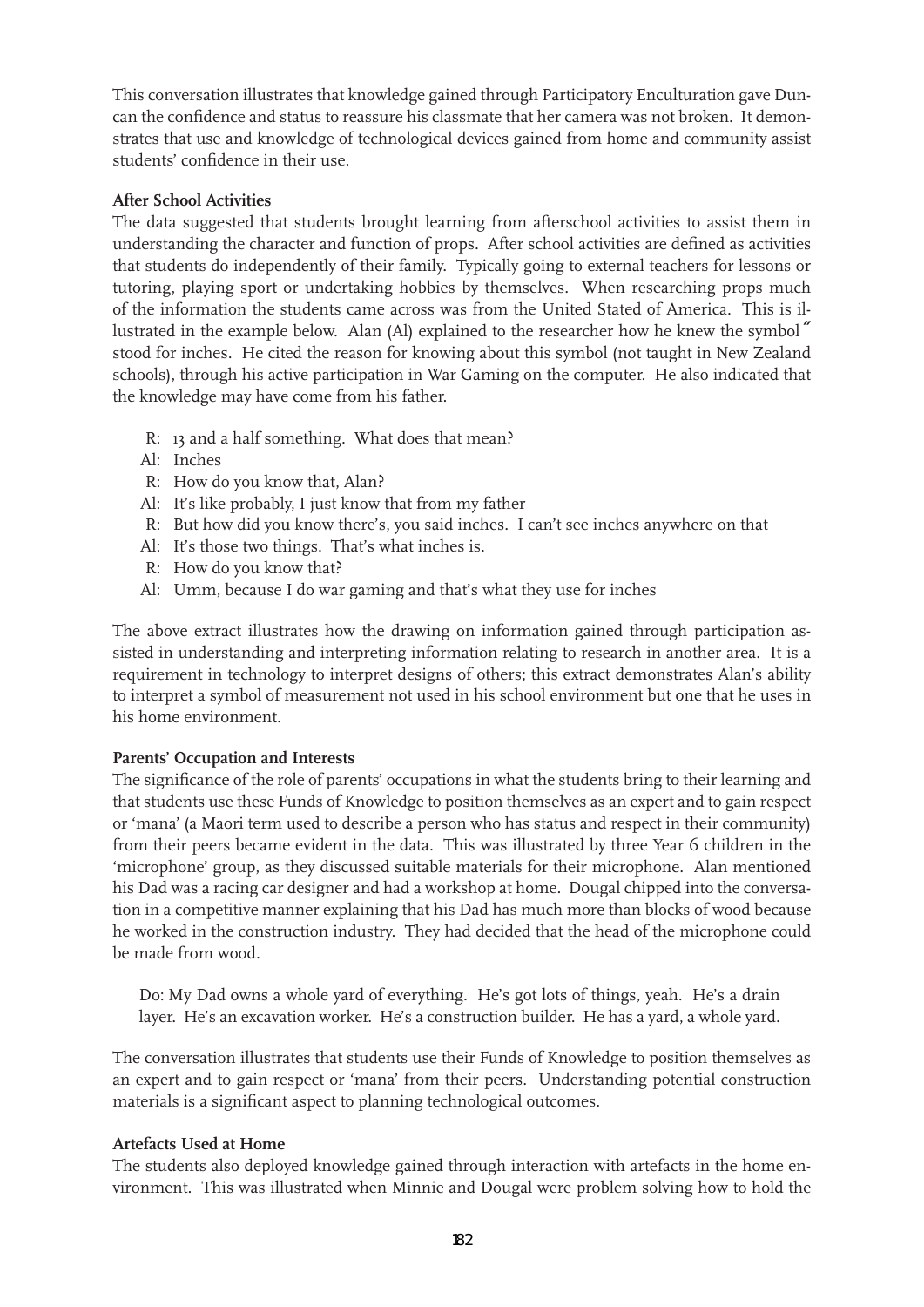head of the microphone at the correct angle before attaching it to the stand. Dougal's photograph in Figure 1.1 shows Minnie holding the mocked-up version of this. The researcher approached them and asked what they are working on. When trying to explain to the researcher what they were doing Dougal used an example from his home computer a docking station as illustrated in Figure 1.1 however he refers to this as a 'whaling' station by mistake.

- R: How are you going to attach, so what is this going to be?
- Do: The bass )
- Mi: It's the base) [together]
- R: I know it's the base and it's to make it stand up but what does it actually do?
- Do: It's going to be like a whaling station at the back and um it's like, its going to have like glue around it to stand by itself

Microphone Microphone head

standdocking station Connector between base and



Figure 1.1: Dougal's auto-photograph of Minnie holding his microphone head and docking station (holder)



Figure 1.2: An example of a computer docking station image from http://shop.ebay.com.au/items. Downloaded 21 September 2011

This extract and associated illustrations demonstrates how students made use of artefacts they knew, understood and used at home and in their community to make sense of learning undertaken at school. In this case Dougal employed an idea of one thing slotting into a specific place designed to hold it, to assist his design concepts and his explanation of his and Minnie's design.

## **Family Social and Cooperative Practices**

Funds of Knowledge deployed by students were not only artefact and process knowledge and skills directly linked to home and community culture but they also deployed their community and family social skills and knowledge. This is relevant to planning design ideas in technology education because students were frequently required to design technological outcomes cooperatively and collaboratively. The next extract is a case in point, as these three Year 2 students had to agree on one final design. Rex deployed social Funds of Knowledge as he worked with Issy and Debby on the plan of their fish. Issy and Debby were having trouble deciding on the colours of their flying fish, and who decided what. Rex attempted peacemaking by deploying a strategy his father used at home.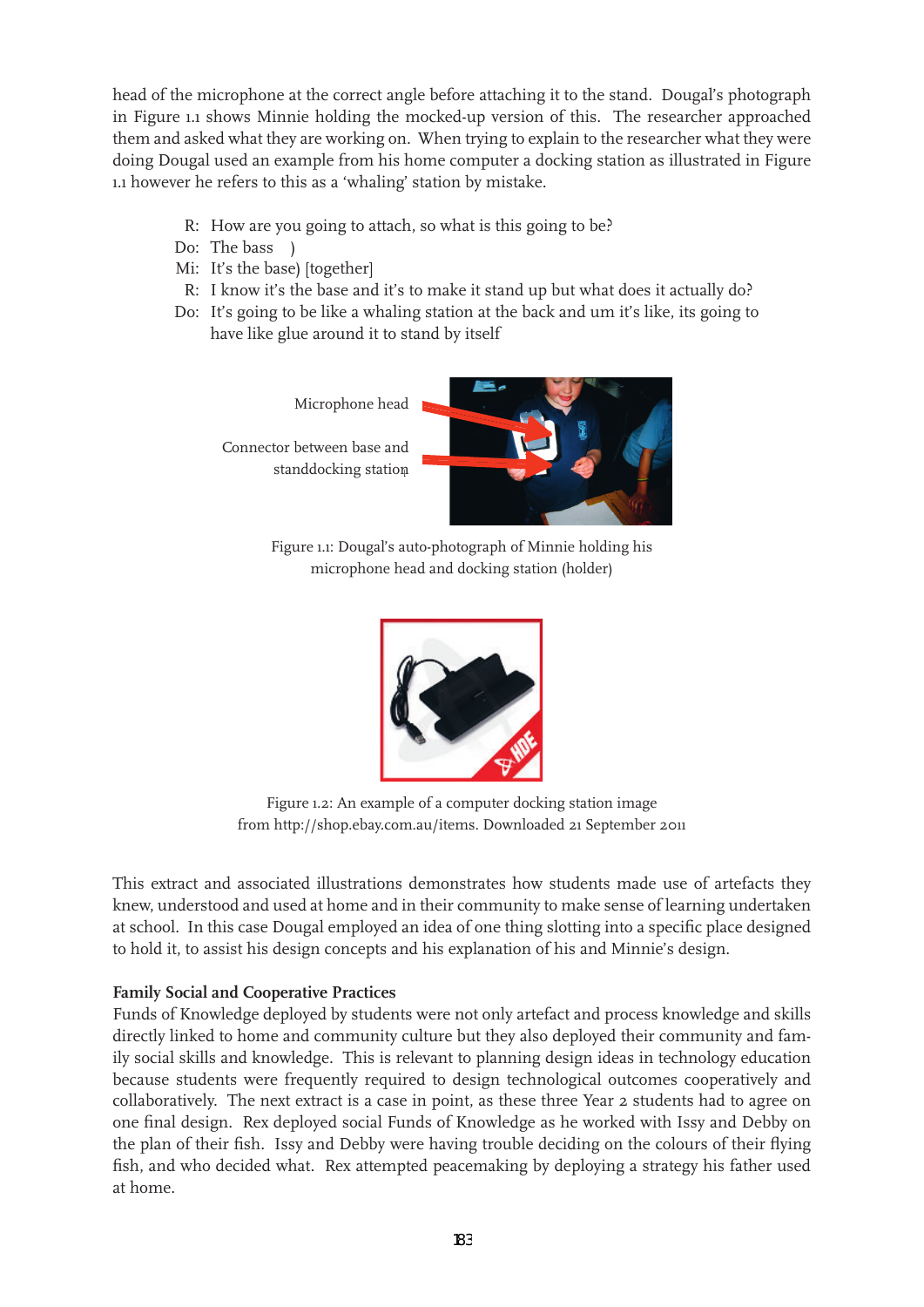- Dy: I like the blue one.
- Is: I like the green one.
- Re: You can have the blue wings, the one there. The one of yours but just the wings. What one do you like?
- Is I want the body.....
- Dy: But that one, yeah, have the body but not the face and I'll have the face and the
- Is: But I'm drawing the face. I'm drawing the face
- Re: No, that one. That one, eh
- Dy: No.
- Re: That one
- Is: Yeah
- Dy: No
- Is: Yes. We like it so there's cause
- Re: What I used to do is if you there was two and there was one, so I did this, be cause my Dad always says, 'which one' and then the other two wanted two and then if there's one person who likes it, then we, we don't like it though,
- Is: [very softly] you just have to do it

The data suggests that students gain knowledge from their home and community through participatory enculturation. Learning through Participatory Enculturation involves the students in interaction with the context of learning. This can involve dialogue with participants, active engagement with materials, activities and artefacts, and practices that are an integral part of living in a community. The literature suggests that learning through active engagement is effective. Turnbull (2002) found that learning embedded in an authentic context proved more effective than learning in contextual isolation. Hennessey (1993, p. 15) suggests learning is most successful when embedded in authentic and meaningful activity, making deliberate use of physical and social context". Rogoff's (1990) theory on cognitive apprenticeship methods of learning suggest that the enculturation of students to authentic practices through activity and social interaction facilitates effective learning. Mercer and Hodgkinson (2008) suggest that communication can be either interactive, verbal participation of both parties or non interactive verbal participation of the teacher only. Conversation in Participatory Enculturation would be of the interactive nature.

This study shows that students gained knowledge through Participatory Enculturation in a number of ways, including engagement with parents' work and recreational activities. González, Moll and Amanti (2005) state that by drawing on household knowledge the students' experiences are legitimated and thus authenticating the nature of classroom activity.

#### **Passive Observation**

This second sub-element refers to learnt knowledge obtained through passive observations where the students were non-participatory observers; for example through watching movies, television or reading books. In this method of gaining cultural knowledge and skills, the students did not interact directly with the knowledge source. The data suggests that students used knowledge gained in a passive observatory role and applied it to the learning that took place in their classroom, which illustrates students were able to transfer knowledge gained through passive means to inform their technological practice.

The students were able to locate technology in historical and cultural contexts through Passive Observation. There were two aspects of historical location identified in the data. The first illustrated below, was that the students were able to understand that props assisted in the historical location of a play or setting. The students were given a range of photographs of play props. As Minnie (Mi) talks to the researcher (R) she recognises a cart. She knows they are from the past as she had heard about them in the song Little House on the Prairie- set in pioneer times in the midwest of the United States of America.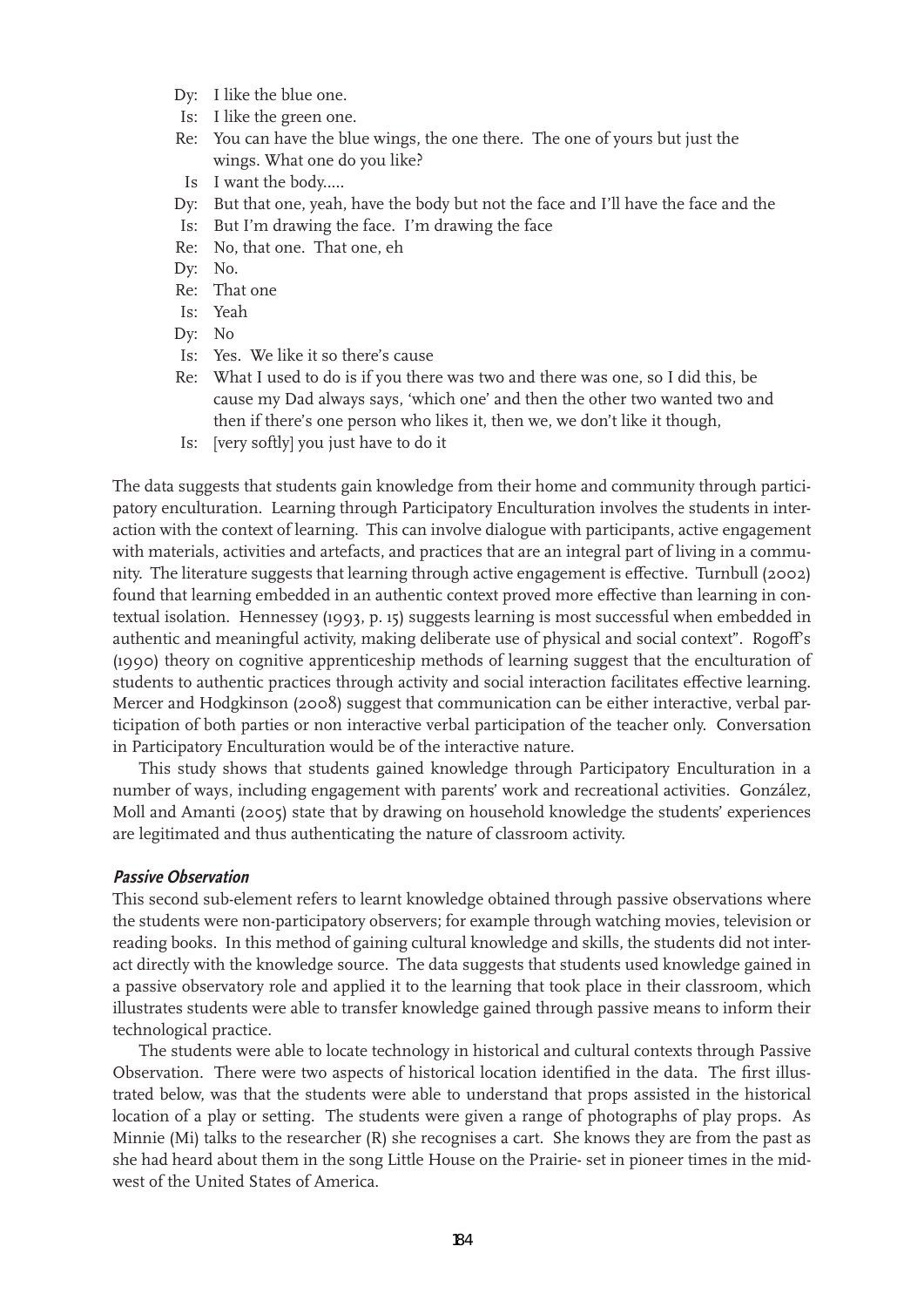- Mi: Ohh, it's from the olden days, a cart or something
- R: So when do you, when did they use them?
- Mi: Probably like a hundred years ago or sooner, like. There's that song, Little House on the Prairie

The second was that students understood the function and form of an artefact in a historical setting. This is illustrated in the next extract. The students' main task was to develop props for the Olympic Games from 1896 to 1936. Alan (Al) and Dougal (Do) were able to recognise microphones from this era as they had seen on television and the movies.

- R: So how did you know that microphones looked like this?
- Al: Because umm, I saw a thing on TV
- Do: Yeah, like on movies and stuff

This extract demonstrates that the knowledge the two boys had about microphones from the past came from watching television and movies, both activities commonly associated with their culture. This demonstrates that in technology education the students used prior observation to assist their personal construct of an object from a different era.

Students also gained an understanding of the purpose and role of props through Passive Observation. In Year 2 students listened to Julian (Ju), the props manager from the local theatre. Julian explained the purpose and function of props. He illustrated his talk with a range of props his company have used in the past. He discussed how each was used in situ. In the first extract Issy (Is) is reminded of a show she saw in the previous school holidays. As an audience member she observed one particular prop used in a variety of ways.

- Is: I saw a show about a magic truck in the holidays and it changed [voice trails off
- Ju: Ohh, 'Auntie McDuff's Magical Trunk' [name of the performance]. That was the show that we did in the last school holidays. Yeah, so what they did was hey had this big box and they opened up bits of the box and when they opened up the front bit of the box, they put umm, a, a, they used a blackboard and they put a little drawing of some wheels at the bottom of the box and then that prop became a train or a car and then they'd close another bit and they'd open another bit and they'd put umm, a flag on it and it would become a boat. So sometimes...
	- Is: ....and a dog
- Ju: and it became a dog at the end. Yeah. So sometimes you can use a prop a lot, lots and lots of different ways.

This extract illustrates that Issy used the knowledge she gained from attending the theatre to assist her understanding of the definition of a technological outcome. Her input into the conversation indicated that she may have understood that the truck, as a prop, had multiple purposes.

The students continued to deploy knowledge from passive observation to assist them in the construction of their designs. This occurred when students were problem solving possible solutions to design issues thus facilitating the construction of their designs. They deployed information learned through the watching of movies and television.

When learning through Passive Observation, the students were only observers and unable to interact with the suppliers of the knowledge. Typically, this came about through reading, watching television, movies, or theatre. The data suggests that learning in technology education, obtained through passive means, is later deployed through active authentic means. These findings are somewhat surprising when taken in light of much of the research on effective learning. At the time of actual learning for these students, the context was not embedded in authentic meaningful activity; however, we can see that students deployed knowledge gained through these means to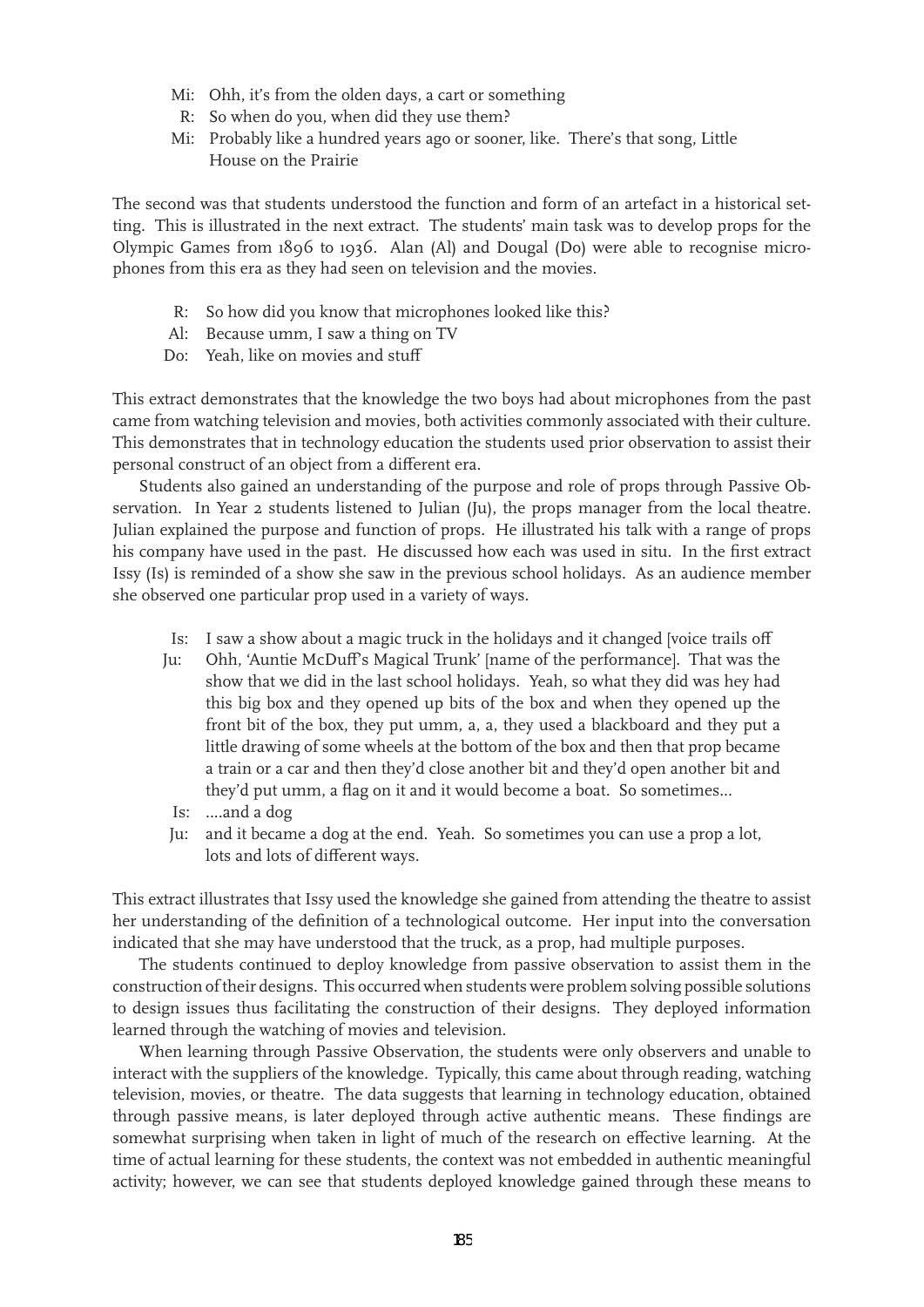inform their practice, thus authenticating its deployment rather than the actual learning. Mercer & Littleton (2007) and Shields & Edwards' (2005) argue that teachers need to engage in quality dialogue with students and parents to help them make sense both cognitively and experientially of the world in which they live and work. By doing this, teachers may be able to facilitate deployment of knowledge and skills learning through Passive Observation. González, Moll and Amanti (2005) suggest that teachers need to know and understand the communities and cultural practices of their students. By having an understanding of the activities their students are not only actively but also passively engaged in will, assist teachers in maximising learning opportunities in the classroom by actively making explicit connections to these practices and facilitating the deployment knowledge gained.

## **Conclusion**

The study identified two major methods for gaining Funds of Knowledge: participatory enculturation and passive observation. If teachers are aware of the activities that their students are engaged in at home and in their communities, they can then assist their students to make authentic links between home and school.

The study showed that learning through Participatory Enculturation occurred in a number of conduits: parental occupation, family activity, students' afterschool activity, artefacts used at home and through social behaviours and guidelines implemented at home. The study also found that learning through passive observation played a role in students' learning in technology in that they were able to deploy this knowledge to assist their own and other's technological practice. Funds of Knowledge had considerable impact on learning as they assisted students' understanding of the historical and cultural location of artefacts and of practices of significant adults in work, recreational and in social settings.

This study attempted to answer research questions regarding the acquisition of Funds of Knowledge in technology education. The findings in this study are significant because they indicate that students bring knowledge gained at home and in their community to technology education and use it to assist them in understanding and contributing when developing technological outcomes in a collaborative manner.